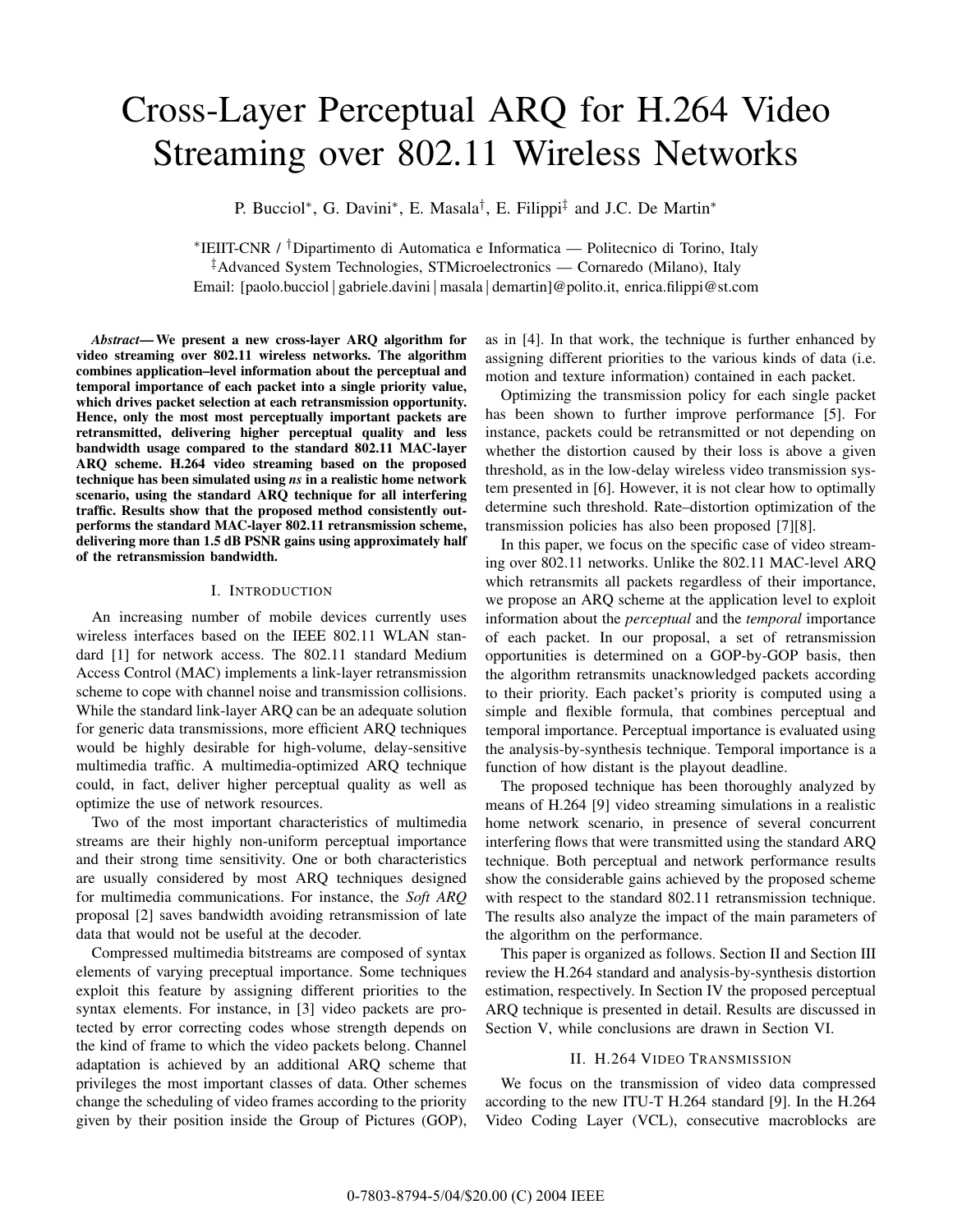

Fig. 1. Block diagram of the analysis-by-synthesis technique.

grouped into *slices*, that are the smallest independently decodable units. They are useful to subdivide the coded bitstream into independent packets, so that the loss of a packet does not affect the ability of the receiver to decode the others. To transmit the video data over an IP network, the H.264 provides a Network Adaptation Layer (NAL) [10] for the Real-Time Transport Protocol (RTP), which is well suited for real-time wired and wireless multimedia transmissions.

Some dependencies exist between the VCL and the NAL. The packetization process is an example. Error resilience, in fact, is improved if the VCL is instructed to create slices of about the same size of the packets and the NAL told to put only one slice per packet, thus creating independently decodable packets. Note that in H.264 the subdivision of a frame into slices can vary for each frame of the sequence. However slices cannot be too short due to the resulting overhead that would reduce coding efficiency.

## III. ANALYSIS-BY-SYNTHESIS DISTORTION ESTIMATION

Multimedia data, and video in particular, exhibit nonuniform perceptual importance. When video is transmitted over a noisy channel, each loss event causes a decrease of the video quality that depends on the perceptual importance of the lost data. Such importance can be defined *a priori*, based on the average importance of the elements of the compressed bitstream, as with the data partitioning approach.

At a finer level of granularity, the importance of a video coding element, such as a macroblock or a packet, could be considered proportional to the distortion that would be introduced at the decoder by the loss of that specific element. The distortion estimate associated to each packet could, therefore, be computed as follows:

- 1) decoding (including concealment) of the bitstream simulating the loss of the packet being analyzed (synthesis stage);
- 2) computation of the distortion (e.g. MSE) between reconstructed and original sequence.

The obtained value is then stored as an indication of the perceptual importance of the analyzed video packet. Figure 1 shows the block diagram of the above described analysis-bysynthesis approach.

The analysis-by-synthesis distortion estimation scheme is independent of the video coding standard. Since it includes the synthesis stage in its body, it can accurately evaluate the effect of both the error propagation and the error concealment. Some applications of the analysis-by-synthesis approach to MPEG coded video can be found in [11] [5] [8].

The complexity and delay of the analysis-by-synthesis classification technique depend on the frame types the sequence is composed of. If only I-type frames are present, the technique is quite simple since each frame is coded independently of the others. If the sequence contains also predicted frames such as in the case of H.264, the algorithm is more complex because error propagation must be taken into account until the end of the GOP; a model-based approach, however, can be used to drastically reduce complexity [12].

## IV. CROSS-LAYER PERCEPTUAL ARQ

To take into account the perceptual and temporal importance of each multimedia packet, an application-level, end-to-end ARQ technique using the IP-UDP-RTP/RTCP protocol stack is proposed. Every packet is transmitted once, then it is stored in a retransmission buffer RTX*buf* waiting for its acknowledgement. The receiver periodically generates RTCP receiver reports (RR) containing an ACK or a NACK for each transmitted packet. A NACK is generated when the receiver detects a missing packet by means of the RTP sequence number. Packets in the retransmission buffer are sent in the order given by their combined temporal-perceptual priority, as defined in Section IV-B. The performance of the proposed technique depends on a few key parameters, such as the maximum amount of bandwidth *Bmax* granted to the transmission, the relative weights given to temporal and perceptual importance, and the receiver reports frequency.

#### *A. The Retransmission Scheduling Algorithm*

At the beginning of each GOP, the transmission time of each packet produced by the encoder is determined by equispacing the packets of each frame inside their respective frame interval. Let *BGOP* be the bandwidth needed to transmit the current GOP and *Bmax* the maximum amount of bandwidth granted to the transmission. *Nrtx* retransmission opportunities are available for the current GOP, where  $N_{rtx} = (B_{max} - B_{GOP})/\overline{S}_{pck}$  and  $\overline{S}_{pck}$  is the average packet size. The time instants corresponding to the retransmission opportunities are determined as follows. The total size of each frame is first computed and then the smallest one is identified. The time instant of the first retransmission opportunity is set to be midway between the time instant of the first packet of the smallest frame interval and the last packet of the previous frame. The procedure is repeated until *Nrtx* opportunities have been determined, considering at each step the opportunities filled by packets of size  $\overline{S}_{pck}$ . This procedure may create retransmission bursts between each frame, but has the advantage to be simple to implement; if desired, a more uniform distribution of the retransmission opportunities is achievable. Note also that the opportunities will not be necessarily completely used.

The algorithm used by the sender to implement the retransmission policy is based on a retransmission buffer RTX*buf* . When a packet is sent, it is placed in the  $RTX_{buf}$ , waiting for its acknowledgement, and marked as *unavailable* for retransmission. When an ACK is received, the corresponding packet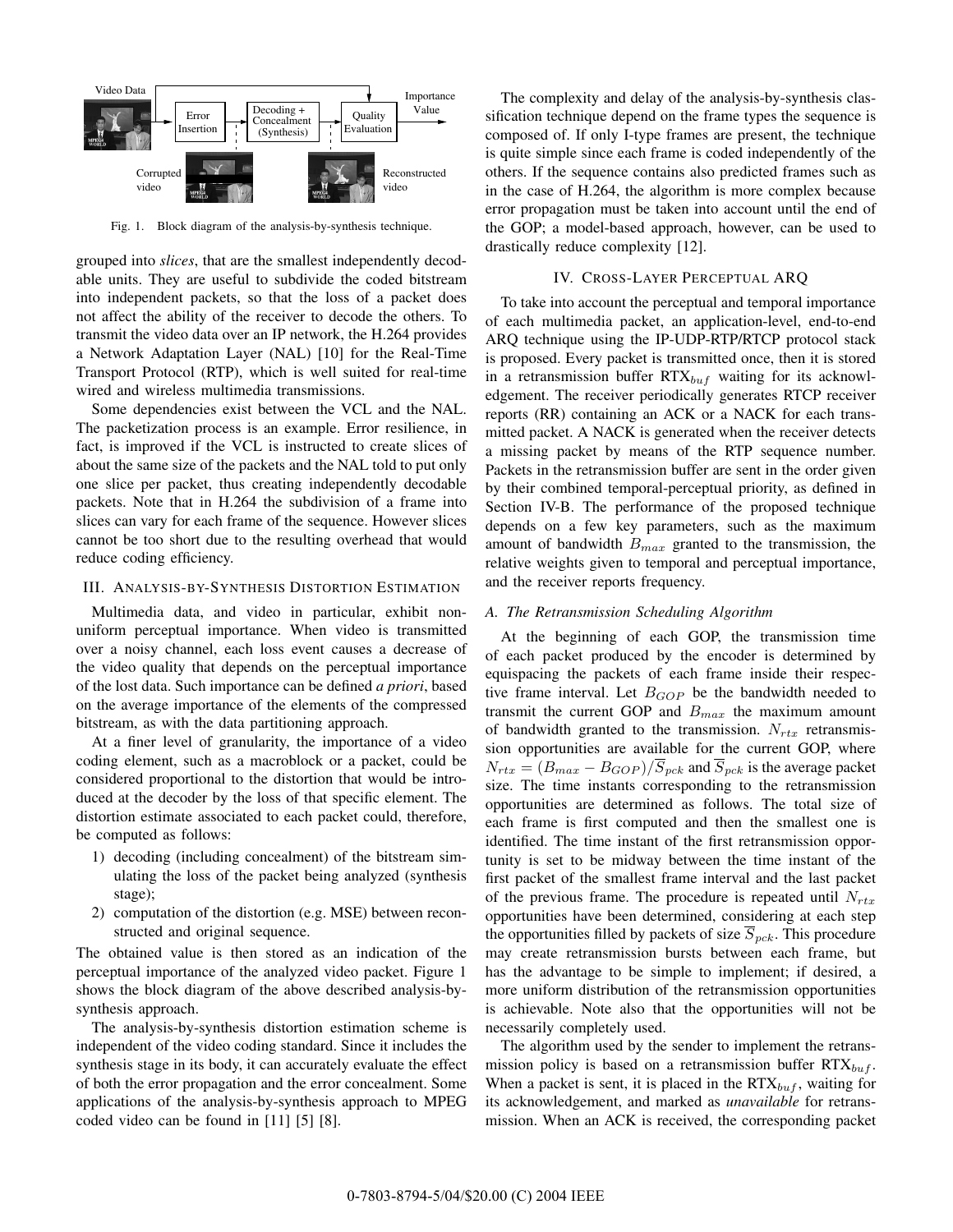in the RTX*buf* is discarded because it has been successfully transmitted. If a NACK is received, the packet is marked as *available* for retransmission. Packets belonging to the RTX*buf* that will never arrive at the decoder in time for playback are discarded. To limit the impact of receiver report losses, the sender piggybacks the highest sequence number for which it received an ACK or NACK. The receiver always repeats in the receiver reports the status information for all the packets whose sequence number is less than the piggybacked one.

When a retransmission opportunity approaches, a priority function (see Section IV-B) is computed for each packet marked as *available* in the RTX*buf* and the one with the highest priority is transmitted. It is important to stress that the retransmission opportunities computed according to *Bmax not necessarily* will be actually used by the algorithm, leading to an actual bandwidth usage which can be considerably lower than *Bmax*.

## *B. The Priority Function*

In a real-time streaming scenario each packet must be available at the decoder a certain amount of time before it is played back to allow the decoder to process it. Let  $t_n$  be the time the *n*-th frame is played back. All packets containing data needed to synthesize the *n*-th frame must be available at the decoder at time  $t_n - T_P$  where  $T_P$  is the decoder processing time. Note that the temporal dependencies present in the coded video (e.g. due to B-type frames) must also be taken into account.

For each packet *i* belonging to the *n*-th frame we define its deadline (i.e. the time instant by which the packet must reach the decoder) as  $t_{i,n} = t_n - T_P$ . If a packet never arrives, or arrives after  $t_{i,n}$ , it produces a distortion increase  $D_{i,n}$  that can be evaluated using the analysis-by-synthesis technique. The sender should always select a packet for transmission only among the ones that can arrive before their deadline, i.e. *ti,n >*  $t_s + FTT$ , where  $t_s$  is the instant of the next retransmission opportunity and *FTT* (Forward Trip Time) is the time needed to transmit the packet, which is typically time-varying, due to the network state. Defining the distance from the deadline as  $\Delta t_{i,n} = t_{i,n} - t_s$ , the previous condition can be rewritten as  $\Delta t_{i,n} > FTT$ .

At any given time a number of packets satisfy the condition  $\Delta t_{i,n} > FTT$ . A policy is needed to choose which packet must be retransmitted and in which order. Consider the packets containing the video data of a certain frame: each packet has the same  $\Delta t$ <sub>*i,n*</sub>. Within a frame the sender should transmit, or retransmit, the packet with the highest  $D_{i,n}$  that has not been yet successfully received. The decision is not as clear when choosing between sending an element *A* with low distortion *D*<sub>*A,n*−1</sub> in an older frame and an element *B* with high distortion  $D_{B,n}$  in a newer frame. In other words, there is a tradeoff between the importance of the video data and its distance from the deadline (which can be seen as a sort of temporal importance.) A reason in favor of sending *A* is because its playback time is nearer ( $\Delta t_{A,n-1} < \Delta t_{B,n}$ ), that reduces the number of opportunities to send it. On the other hand, if *B*



CHARACTERISTICS OF THE STREAMS.

| Stream                | Bandwidth                     | Retry limit       |
|-----------------------|-------------------------------|-------------------|
| Video $1/2/3$         | $1.5 / 1.5$ or $3 / 6$ Mbit/s |                   |
| <b>FTP</b>            | variable                      |                   |
| VoIP                  | 70 kbit/s                     |                   |
| Tested H.264 stream   | $0.128$ or $0.765$ Mbit/s     |                   |
| Receiver Reports (RR) | $max 6$ kbit/s                | $0 \text{ or } 3$ |

arrives at the decoder, it will reduce the potential distortion of a value greater than *A* (because  $D_{B,n} > D_{A,n-1}$ .) A detailed study of the problem can be found in [2].

A retransmission policy is needed to select at each retransmission opportunity the video packet that optimizes a given performance criterion. We propose to compute, for each packet, a priority function of both its potential distortion and its distance from the deadline:

$$
V_{i,n} = f(D_{i,n}, \Delta t_{i,n}).\tag{1}
$$

The retransmission policy consists of sending packets in decreasing order of priority  $V_{i,n}$ . The issue is to find an effective, and, if possible, simple, function that combines the distortion value with the distance from the deadline. We propose to use the following function:

$$
V_{i,n} = D_{i,n} + wK \frac{1}{\Delta t_{i,n}},\tag{2}
$$

where *K* is a normalization factor, computed as the product of the mean value of the distortion and the receiver buffer length  $T_B$  in seconds as in the following formula

$$
K = \overline{D_{i,n}} \cdot T_B. \tag{3}
$$

The normalization factor, *K*, is designed to balance the perceptual and temporal importance of the packet for the average case. The weighting factor *w* in Eq. (2) is introduced to control the relative importance of the perceptual and temporal terms of the formula.

#### V. RESULTS

The proposed technique has been implemented and tested using *ns*. The simulator implements an 802.11e MAC layer [13] over an 802.11a physical layer with a channel bandwidth of 36 Mbit/s. A packet error model has been implemented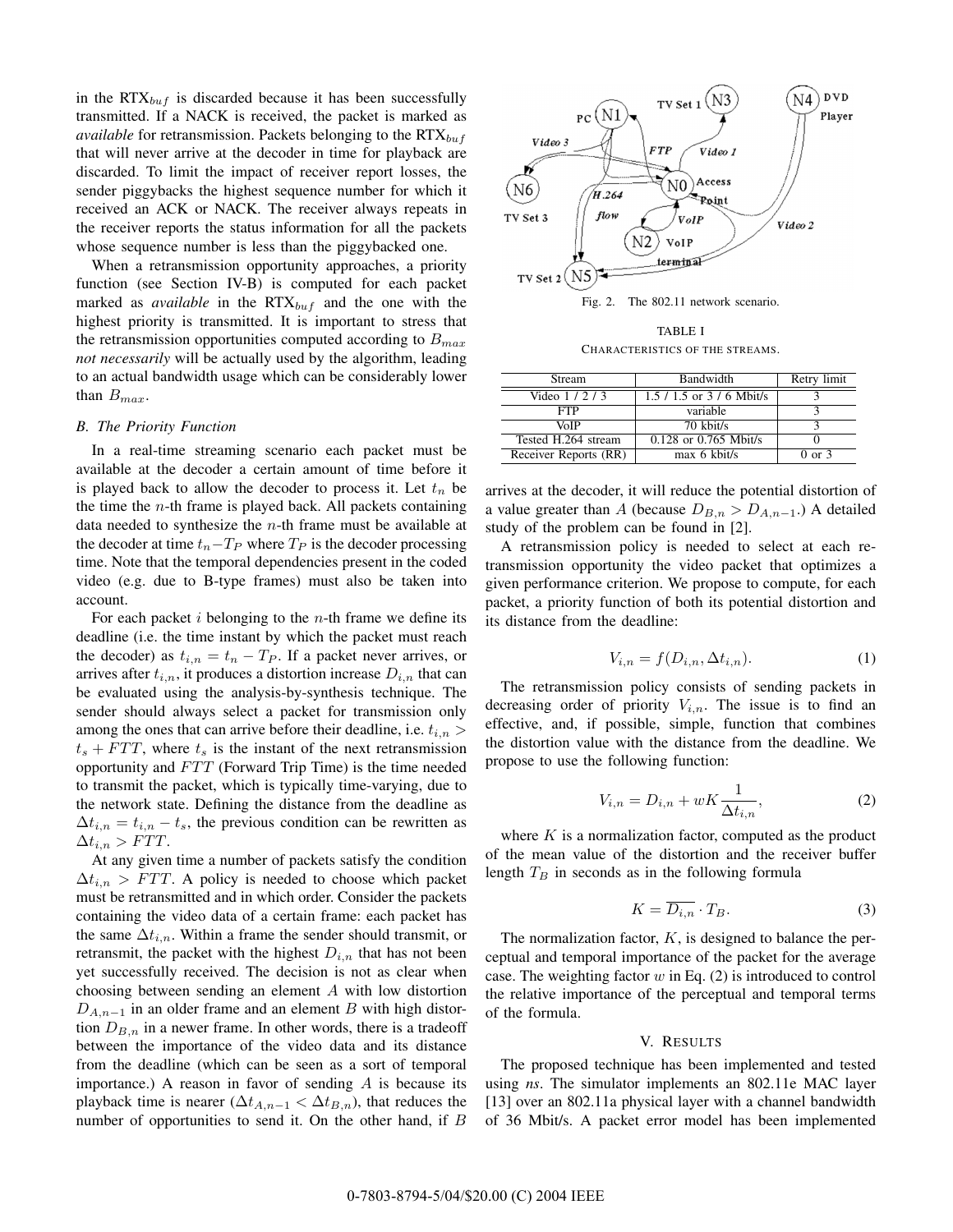PERFORMANCE OF THE PROPOSED ARQ SCHEME AS A FUNCTION OF THE MAXIMUM TRANSMISSION BANDWIDTH; FOREMAN SEQUENCE

| $B_{max}$ | Used              | <b>PSNR</b>        | Avg. MAC-level          | Transport-layer   | Application-layer | Application-layer       |
|-----------|-------------------|--------------------|-------------------------|-------------------|-------------------|-------------------------|
| $(\%)$    | bandwidth $(\% )$ | (dB)               | packet loss rate $(\%)$ | throughput $(\%)$ | throughput $(\%)$ | packet loss rate $(\%)$ |
| 115       | 117               | 32.00              | 17.12                   | 96.89             | 92.66             | 7.34                    |
| 130       | 119               | 35.27              | 16.79                   | 99.16             | 96.19             | 3.81                    |
| 140       | 120               | 35.78              | 17.30                   | 99.23             | 96.82             | 3.18                    |
| 150       | 120               | 37.01              | 16.94                   | 99.67             | 98.49             | 1.51                    |
| 160       | 121               | 37.77              | 17.34                   | 99.78             | 99.14             | 0.86                    |
| 170       | 121               | $38.\overline{33}$ | 17.56                   | 99.92             | 99.11             | $\overline{0.89}$       |
| 200       | 122               | 38.46              | 17.90                   | 99.99             | 99.98             | 0.02                    |



Fig. 3. Performance as a function of the maximum available transmission bandwidth *Bmax*; *w*=1; RR interval is 200 ms; Video2 bandwidth is 1.5 Mbit/s. The horizontal lines show the encoding distortion.

in *ns* based on BER curves obtained from 802.11 channel measurements, with different noise levels and packet sizes. The network scenario is shown in Figure 2.

The retry limit is set to three for all the flows except the tested H.264 stream, which is transmitted using no retransmissions; both 0 and 3 retransmissions have been used for the Receiver Report (RR) RTCP flow. For implementation simplicity, 802.11e Access Categories (AC) have been used to differentiate the retry limit of the various flows, but wireless access parameters (hence access priority) are the same for all the AC's. Table I reports the bandwidth of the concurrent flows. The rate of the RTCP flow due to the receiver reports is very modest: it ranges between 3 and 6 kbit/s for a 100 ms RR interval, and, if needed, could be further reduced by packing ACK and NACK information more efficiently than in the current implementation.

The standard *Foreman* (QCIF, 176*×*144, 15 fps) and *Paris* (CIF, 352*×*288, 30 fps) test sequences have been encoded using version 6.1e of the H.264 test model software [9] with a fixed quantization parameter, resulting in an average bitrate of respectively 128 kbit/s and 765 kbit/s. The GOP encoding scheme is IBBPBBPBBPBB. Each sequence is concatenated with itself to reach a length of approximately 500 s. The video encoder is instructed to make RTP packets whose size is approximately constant. The playout buffer size is 1 s long. The decoder implements a simple temporal concealment technique that replaces a corrupted or missing macroblock with the macroblock in the same position in the previous frame.

The first set of results shows the performance of the pro-

TABLE III PERFORMANCE OF THE STANDARD 802.11 ARQ SCHEME.

| Sequence | Used<br>bandwidth $(\% )$ | <b>PSNR</b><br>(dB) | Application-layer<br>packet loss rate $(\% )$ |
|----------|---------------------------|---------------------|-----------------------------------------------|
| Foreman  | 140%                      | 36.93               | $.24\%$                                       |
| Paris    | 158%                      | 33.80               | 2.46%                                         |

posed ARQ scheme as a function of the maximum bandwidth parameter, *Bmax*, expressed as a percentage of the sequence average bitrate. Figure 3 shows the PSNR performance for the *Foreman* and *Paris* sequences. For the *Foreman* case, when the maximum available bandwidth is about 170% the quality nearly reaches the error-free encoder performance, represented by the 38.48 dB horizontal line. The actual bandwidth used by the algorithm is much lower (121%), as shown by the second column of Table II. The bandwidth value shown in Figure 3 is, in fact, the *peak* transmission bandwidth, fully used only when a GOP is particularly difficult to transmit. Therefore, the PSNR gain comes from the peak bandwidth increase that allows the algorithm to timely retransmit a higher number of packets when it is more needed. This behavior is illustrated by the throughput values in Table II, columns 5 and 6. Increasing the maximum retransmission bandwidth benefits the transport level throughput and also the application-layer throughput, that considers the packets as useful only if they arrive on time at the decoder. The PSNR performance and the applicationlayer throughput are directly related to the peak retransmission bandwidth *Bmax*. For the *Paris* sequence, the increase is sharper because the number of packets with a high perceptual importance for that sequence is limited, therefore, when the maximum transmission bandwidth is higher than 130%, the proposed algorithm can retransmit all the important packets on time, nearly achieving the error-free encoder quality.

A second set of results regards the comparison with the standard 802.11 MAC level ARQ scheme. Table III shows the PSNR results achieved by the MAC level ARQ scheme. The maximum number of retransmissions at MAC level has been set to three, which is a good tradeoff between errorrobustness, delay and network usage. The results indicate that for both sequences the proposed cross-layer perceptual ARQ technique achieves a considerably higher PSNR value using about half or less retransmission bandwidth with respect to the standard MAC level ARQ. In particular, the gain for the two considered sequences ranges between 1.5 and 1.8 dB PSNR. The performance gain is easily explained considering